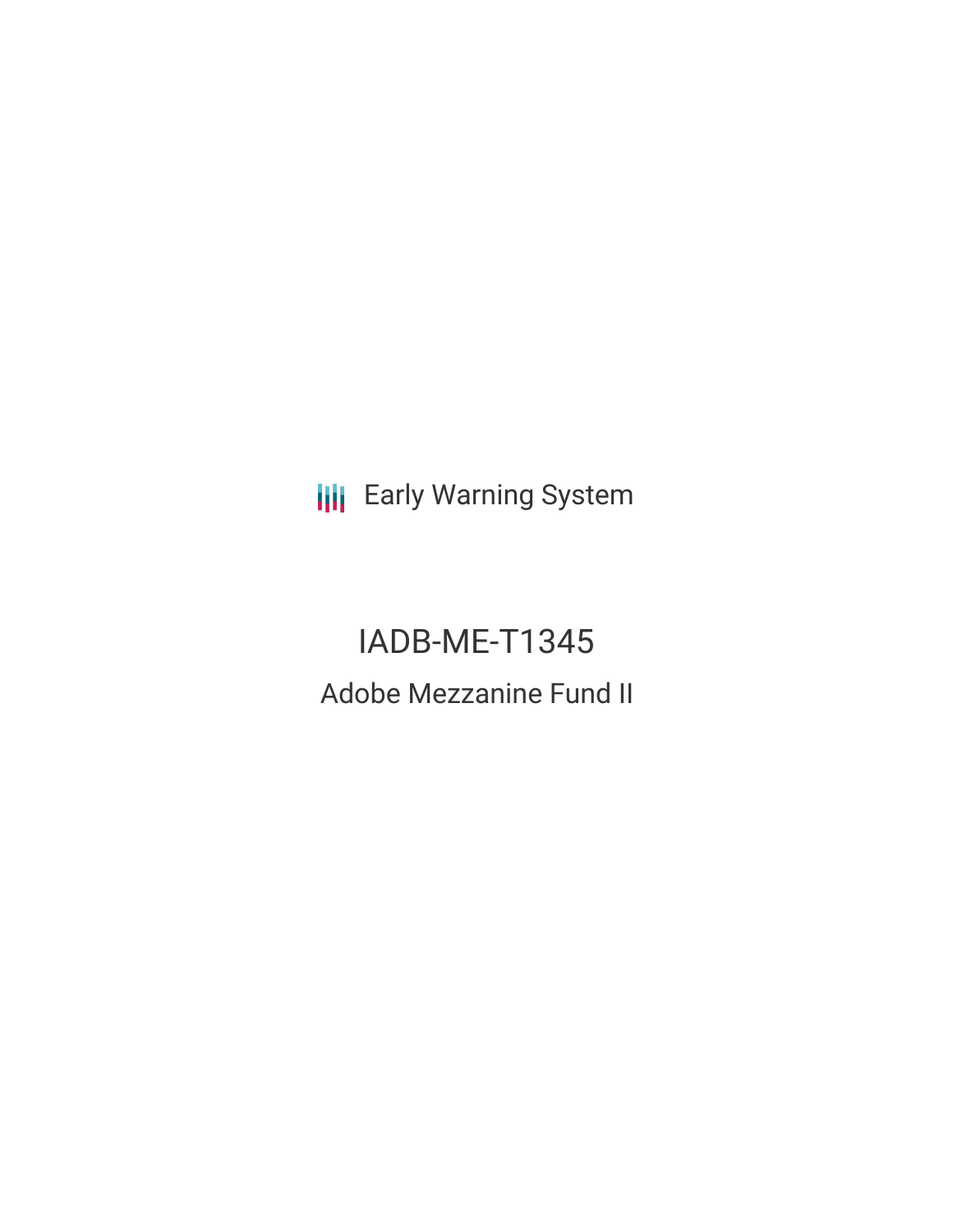| <b>Countries</b>               | Mexico                                 |
|--------------------------------|----------------------------------------|
| <b>Financial Institutions</b>  | Inter-American Development Bank (IADB) |
| <b>Status</b>                  | Approved                               |
| <b>Bank Risk Rating</b>        | U                                      |
| <b>Voting Date</b>             | 2017-01-25                             |
| <b>Sectors</b>                 | Finance                                |
| <b>Investment Type(s)</b>      | <b>Advisory Services</b>               |
| <b>Investment Amount (USD)</b> | $$0.19$ million                        |
| <b>Project Cost (USD)</b>      | \$0.38 million                         |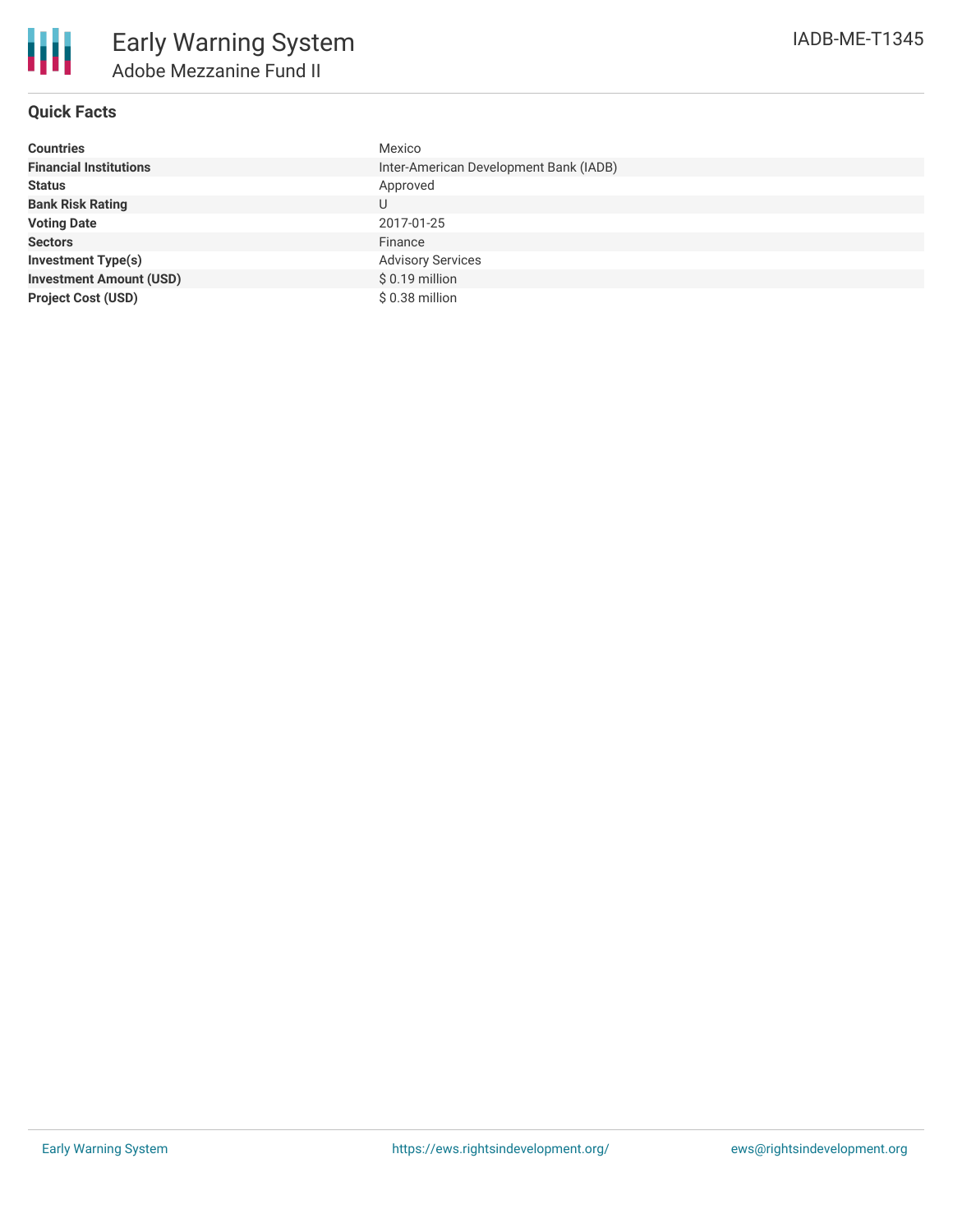

## **Project Description**

The project's objective is to support the growth of small and medium impact businesses in Mexico by offering mezzanine debt financing with revenue-based repayment structures.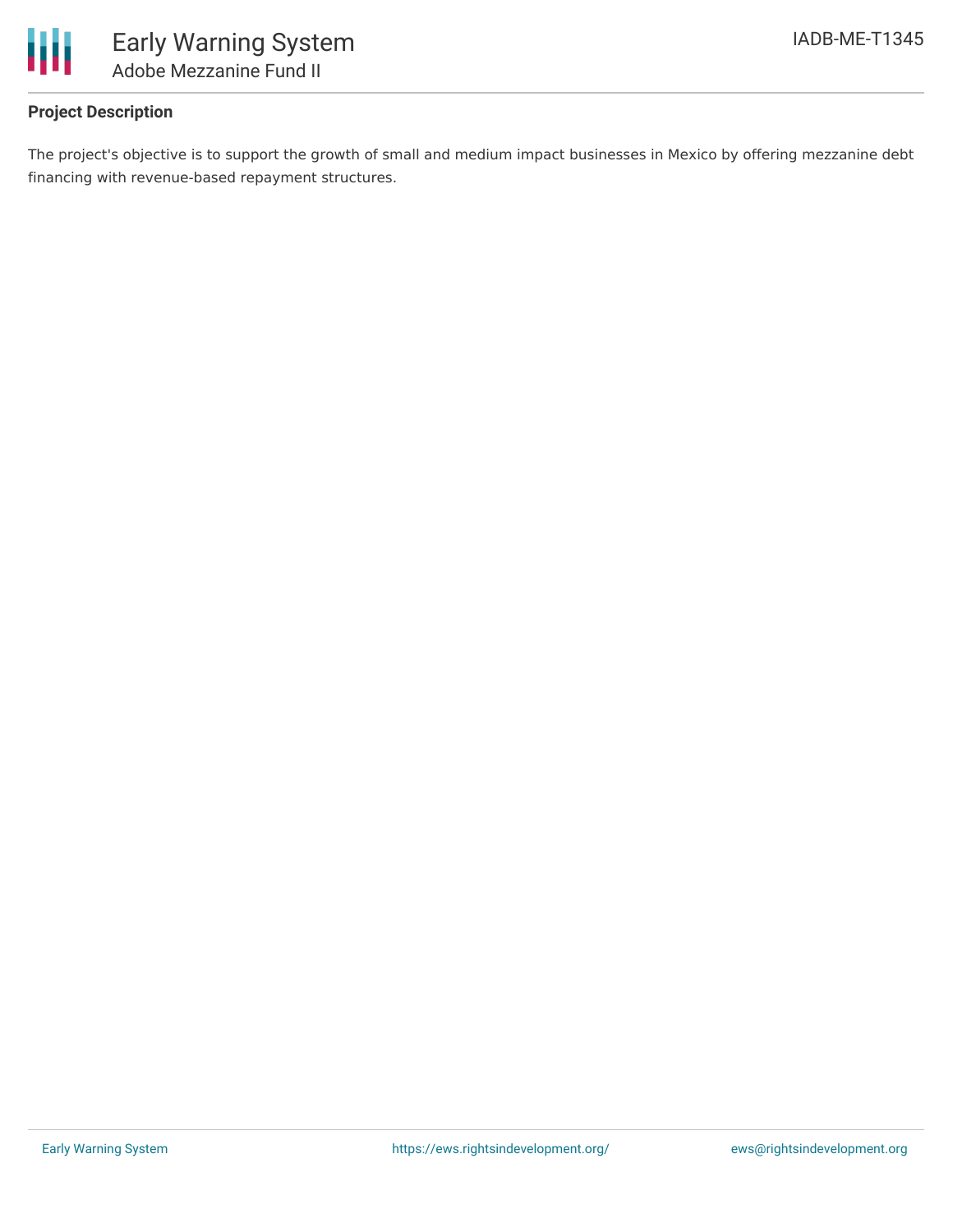## **Investment Description**

圃

• Inter-American Development Bank (IADB)

TOTAL COST: USD 375,000 COUNTRY COUNTERPART FINANCING: USD 190,000 IDB FINANCING: USD 190,000